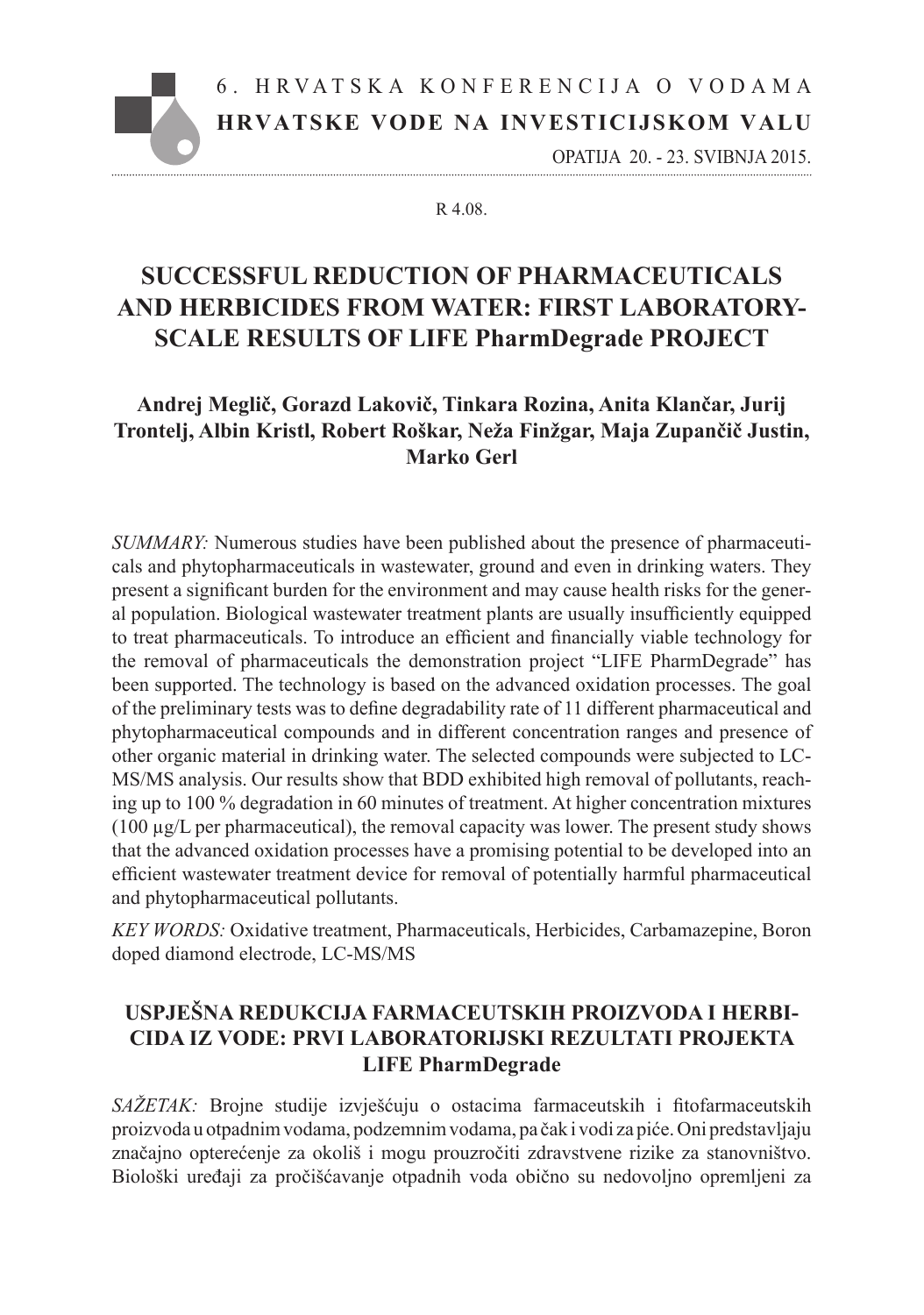pročišćavanje farmaceutskih proizvoda. Pilot projekt "LIFE PharmDegrade" podržan je kako se uvela učinkovita i financijski isplativa tehnologija uklanjanja farmaceutskih proizvoda. Ova se tehnologija zasniva na naprednim procesima oksidacije. Svrha preliminarnih testova bila je definirati stupanj razgradivosti 11 različitih farmaceutskih i fitofarmaceutskih spojeva u različitim rasponima koncentracija i prisutnosti drugog organskog materijala u vodi za piće. Odabrani spojevi podvrgnuti su LC-MS/MS analizi. Naši rezultati pokazuju da dijamantna elektroda dopirana borom (BDD) u visokom stupnju uklanja onečišćujuće tvari, čak do 100% za 60 minuta pročišćavanja. Pri višim koncentracijama mješavina (100 µg/L po farmaceutskom proizvodu), redukcijski kapacitet je bio niži. Ova studija pokazuje da napredni oksidacijski procesi imaju veliki potencijal za razvijanje u učinkovit uređaj za uklanjanje potencijalno štetnih onečišćujući tvari farmaceutskog ili fitofarmaceutskog porijekla iz otpadnih voda.

*KLJUČNE RIJEČI:* Oksidacijsko pročišćavanje, Farmaceutski proizvodi, Herbicidi, Dijamantna elektroda dopirana borom, LC-MS/MS

## **1. INTRODUCTION**

Modern lifestyle, longer life expectancy, intensive agriculture, livestock production and industrialisation result in use and consequently release of huge amounts of so-called new emerging pollutants, like pharmaceuticals, phytopharmaceuticals, personal care products, pigments and other anthropogenic molecules into the environment (Richardson et al., 2014). Numerous reports on their presence in freshwater and groundwater can be found (Fick et al., 2010). Their harmful effects on human and animal fertility as well as other effects have been confirmed (Cleuvers, 2003; Bolong et al., 2009; Donner et al., 2013). Besides increased use of these complex organic compounds, the reason of their presence in the environment can be found also in insufficient wastewater treatment (Gomez et al., 2007, Deblonde et al., 2011). Existing, predominately biological municipal wastewater treatment (WWT) plants are namely not designed for the removal of complex and biologically persistent organic compounds. High stability of these organic compounds is a consequence of their complex structure. This means that their biological degradation (mineralization) takes place very slowly.

To contribute towards the solving of this issue, the demonstration project "Degradation of pharmaceuticals in wastewaters from nursing homes and hospitals LIFE PharmDegrade" has been supported. The aim of the project is to demonstrate an efficient tertiary WWT system for the removal of persistent organic compounds, placed close to their origin of emergence. Treatment of sewage from hospitals and nursing homes was considered as an appropriate approach, since drugs are applied there in increased amounts. The main approach to the tertiary WWT in the project is an application of electrolytic cell to achieve electrochemical oxidation of complex organic compounds. Advanced electrode material is used, such as boron doped diamond (BDD) and mixed metal oxide electrodes. They enable a formation of hydroxyl (HO') radicals directly from water with the help of electric power (Chen, 2004; Feng et al., 2013). Hydroxyl radicals are very strong oxidants. They rapidly and unselectively react with nearly all organic compounds. Complex organic compounds in water, like residuals of drugs, can be degraded in their presence to carbon dioxide and water, or to smaller molecules, which are less toxic and further easier biologically degradable.

1336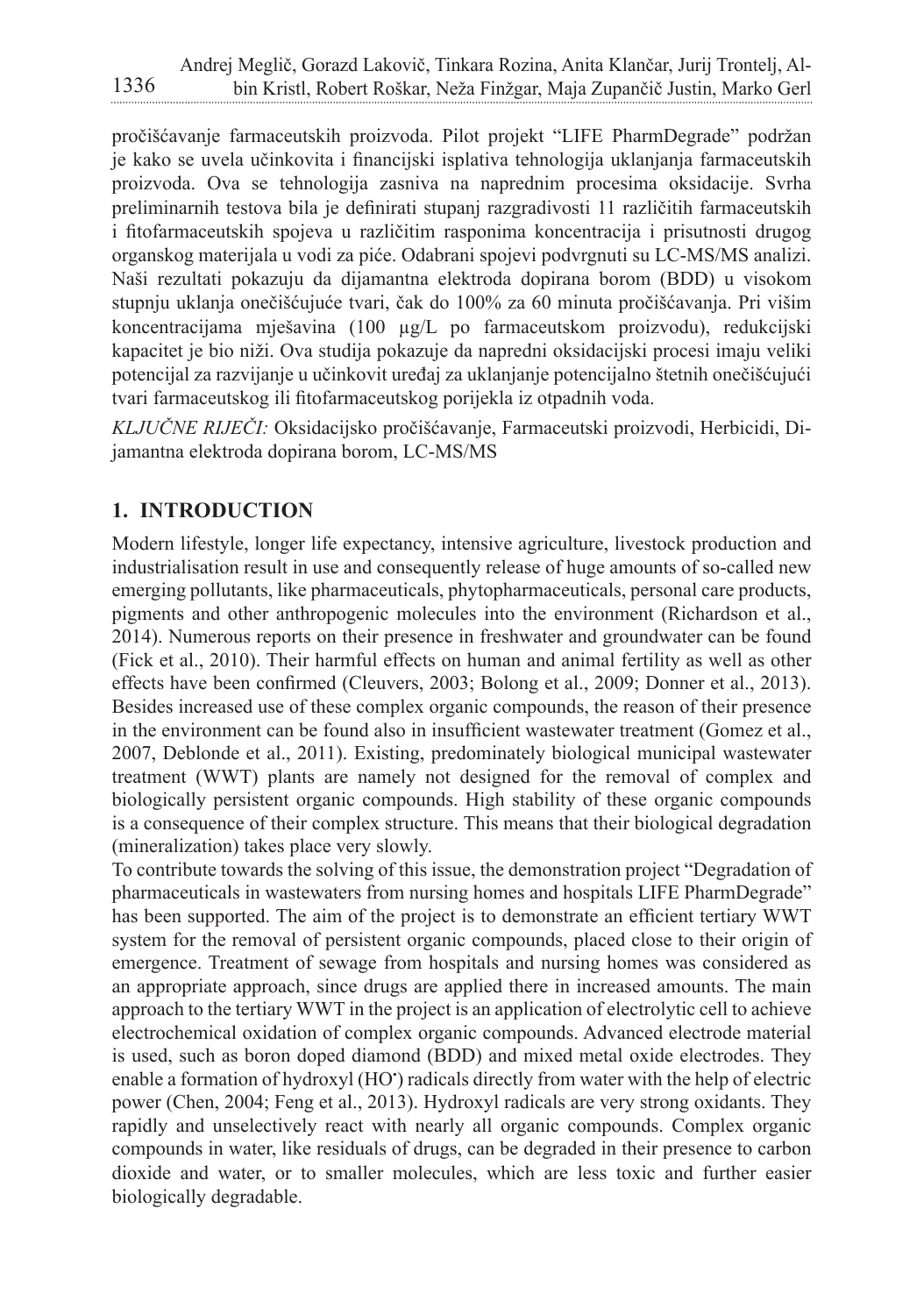The preliminary tests, presented in the paper, have been conducted with an aim to define degradability rate of pharmaceuticals in different concentration ranges and presence of other organic material. A removal efficiency in terms of concentration reduction of a mixture of 11 pharmaceuticals in two different inflow concentration ranges is presented in the paper and a comparison of efficiency of carbamazepine removal in six different experimental sets with different organic load and concentrations of pharmaceuticals. The carbamazepine has been chosen due to its known difficult biodegradability and frequent occurrence in freshwater surveys (Donner et al., 2013). Further steps of the LIFE PharmDegrade project`s preparatory actions will be oriented in testing of different settings of electrolytic cell (flow rate, current density, power supply mode, electrode material and spacing) presenting the starting point for the design of the pilot plant.

#### **2. MATERIALS AND METHODS**

The experiments were performed with bottled drinking water Dana® to which different concentrations of medical drugs, herbicides (referred here as Active Pharmaceutical Substances, APS) and other organic substances (urea, cysteine, microcrystalline cellulose) were added. The standards of APS and organic substances were obtained from standard material (atrazine, carbamazepine, clofibric acid, diclofenac, fluoxetine, metoprolol and simazine from Sigma-Aldrich (Germany), imatinib and bisoprolol fumarate from Sequoia Researcher products (UK), ciprofloxacin and amoxicillin from AppliChem GmbH (Germany). Urea, cysteine and microcrystalline cellulose used to simulate wastewater organic load, were obtained from Sigma. Standard stock solutions of each APS were prepared by dissolving 5 mg of accurately weighed standard in 5 mL methanol (Merck, Germany) to concentration of 1 mg/mL. With further dilution of APS in commercial bottled drinking water Dana® , a water mixture solutions of all the APSs was prepared with preferred tested concentrations  $(10 - 100 \mu g/L)$ .

The electrochemical water treatment was carried out in a single-compartment electrolytic cell made of Plexiglas in continuous flow mode (Figure 1). The electrode set consisted of one anode and one cathode placed in parallel 2 mm apart. The boron doped diamond (BDD) plate (Diachem, Condias, Germany) with a surface area of 8 cm<sup>2</sup> served as the anode and the same size stainless steel plate as the cathode. The working volume of the electrolytic cell was 1.6 mL. The electrical current was applied using a laboratory DC power supply GPS-4303 (Gwinstek, China) in constant current mode. The current density was 37.5 mA/cm2 . The experiments were performed at room temperature. Peristaltic pump (Masterflex EW-07553-75, Cole-Parmer, US) provided water circulation (50 mL/ min) within the experimental set. The processed volume was 500 mL in each run. The samples were collected every 10 minutes during the 60 minutes treatment and stored in glass containers or 96-well microtiter plates in darkness at 8 °C until further analysis. Each treatment was repeated twice.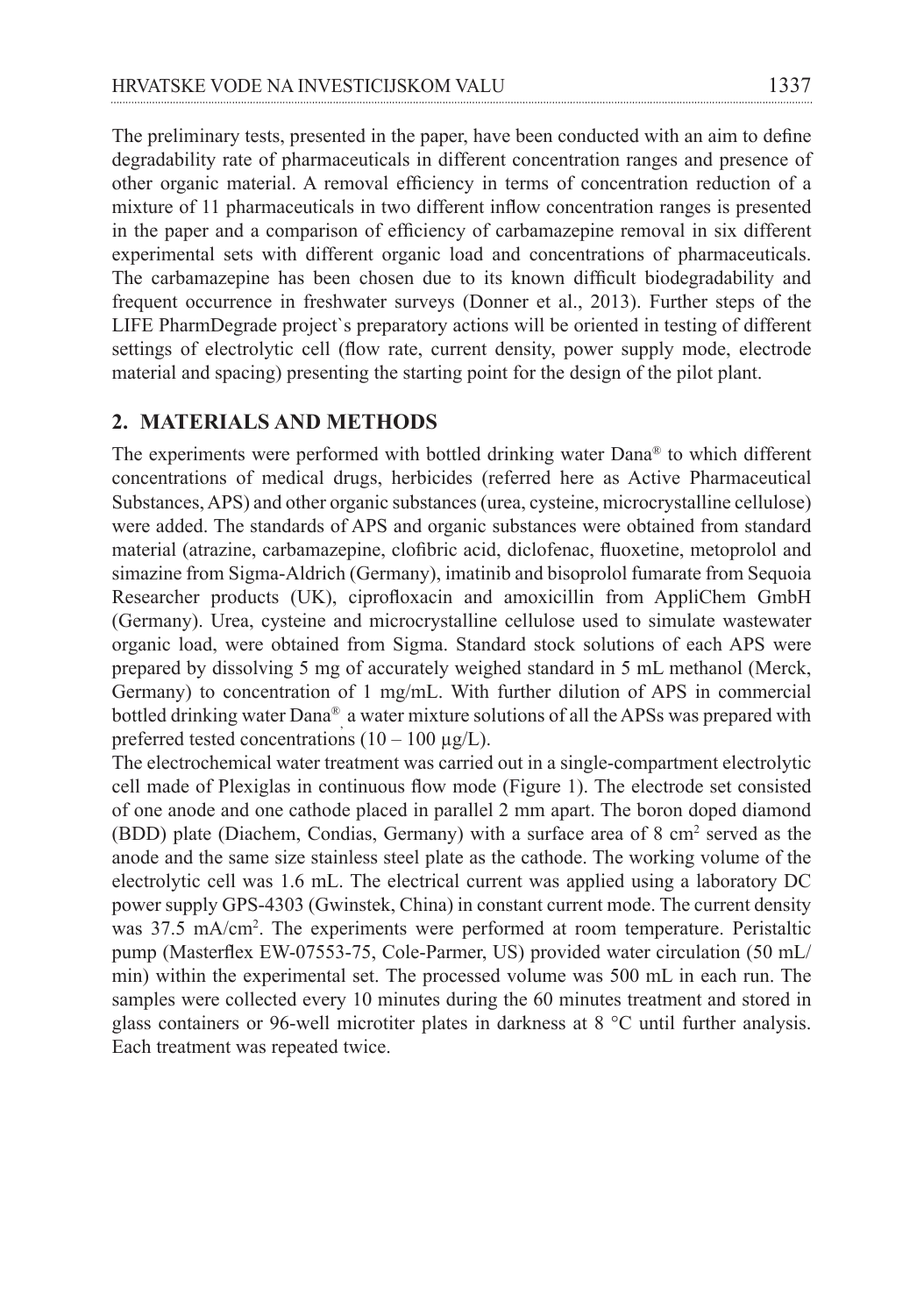

Figure 1. Experimental setup. Electrolytic cell with stainless-steel cathode, spacer and<br>BDD anode was enclosed in Plexiglas housing *BDD anode was enclosed in Plexiglas housing.*

Six experimental treatments with different water mixture solutions of APSs and additional common organic substances are presented in the paper. The concentrations of added substances in each experimental treatment are presented in Table 1. The treatments  $T_{100}$ and  $T_{10}$  are referred to the water solutions with 100 and 10  $\mu$ g/L of each APS added. The treatments  $T_{10u}$ ,  $T_{10cy}$  and  $T_{10me}$  are referred to water solutions with 10  $\mu g/L$  of each  $\Delta$  parameters in Table 1. The APS to which urea, cysteine and microcrystalline cellulose were added, respectively. The The treatment  $T_{mix}$  refers to water solution with APS added in concentrations most often found in the literature reporting on the presence of APS in wastewater (Gomez et al., 2007; Fick  $e$  al., 2010; Deblonde et al., 2011).

The concentration of APS in treated (TS) and untreated samples (US) were determined by Liquid chromatography-tandem mass spectrometry (LC-MS/MS) in Agilent 1290 Infinity Ultra high performance liquid Chromatograph coupled to an Agilent 6460 triple quadrupole mass spectrometer (Agilent Technologies, USA). The injection volume was quadrupole mass spectrometer (Agnent rechnologies, OSA). The injection volume was<br> $1 \mu$ L and  $5 \mu$ L for 100  $\mu$ g/L and 10  $\mu$ g/L concentration samples, respectively. The mobile phase A was  $0.1\%$  HCOOH in MilliQ water and mobile phase B was acetonitrile. The  $\frac{1}{\sqrt{2}}$ chromatographic separation was performed on a Kinetex 50 2.1 mm C18 column with  $2.6 \mu m$  particles by the following gradient: time points:  $0-0.5-1.1-1.2-1.3-2.0-2.5 \text{ min}$ , % mobile phase B:5-5-9-40-50-60-60 and flow rates:0.35-0.35-0.35-0.65-0.65-0.65.-0.65 mL/min. Total run time was 3.2 min. Instrument control, data acquisition and quantification were performed by MassHunter Workstation software. The removal efficiency (RE) was performed on  $(1)$ calculated as (1).  $2.1 \text{ cm}^2$  can contain as (1).

$$
RE(%) = (US - TS)/US \times 100
$$
 (1)

Chemical oxygen demand (COD) of the prepared synthetic water mixtures was measured by Nanocolor tests 0-29 and 0-26 (Macherey-Nagel, Germany) and spectrophotometrically determined (ISO 15705). Electrical conductivity of the water samples was measured with conductivity sensor Multi 3430 (WTW, Germany).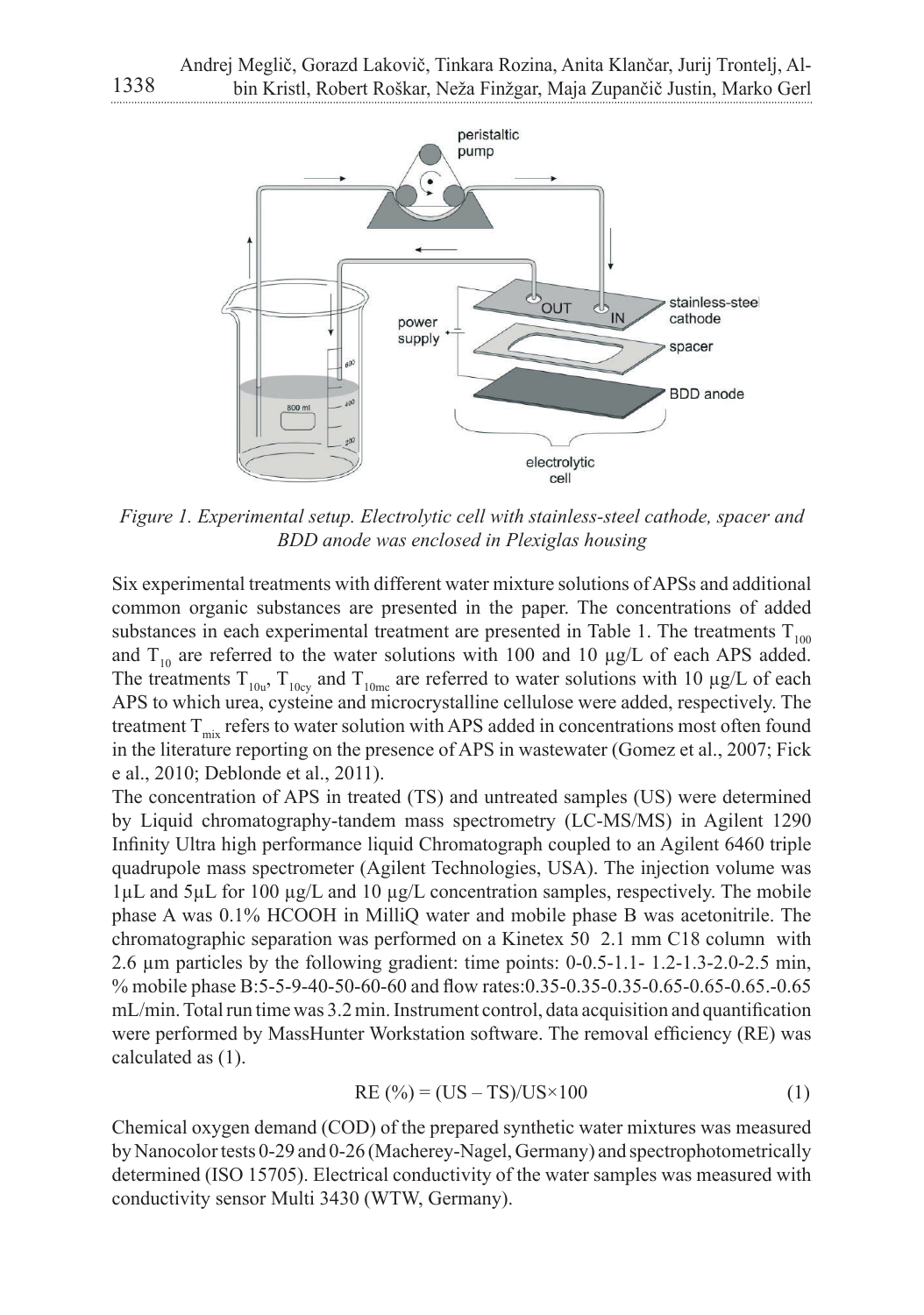*Table 1. Prepared water solutions with different concentrations of added active pharmaceutical substances (APS) and common organic substances treated in a single Table 1. Prepared water solutions with different concentrations of added active compartment electrolytic cell with boron doped diamond anode (T*  $_{\scriptscriptstyle 100}$  *and T*  $_{\scriptscriptstyle 10}$ *refer to the water solutions with 100 and 10*  $\mu$ *g/L of each APS added;*  $T_{10u}$ *,*  $T_{10c}$ *,*  $T_{_{10mc}}$  refer to treatments with added 10  $\mu$ g/L of each APS, urea, cysteine and *microcrystalline cellulose, respectively;*  $T_{\text{mix}}$  *refers to water solution with different APS concentrations).* 

| <b>Experimental treatment</b>               | $T_{100}$ | $T_{10}$ | $T_{10u}$ | $T_{10cy}$ | $T_{10m}$ | $T_{m\underline{\textbf{\textit{i}}}}$ |
|---------------------------------------------|-----------|----------|-----------|------------|-----------|----------------------------------------|
| Active pharmaceutical substance $(\mu g/L)$ |           |          |           |            |           |                                        |
| Amoxicillin                                 | 100.00    | 10.00    | 10.00     | 10.00      | 10.00     | 1.00                                   |
| Ciprofloxacin                               |           |          |           |            |           | 100.00                                 |
| Metoprolol                                  |           |          |           |            |           | 1.20                                   |
| <b>Bisoprolol</b>                           |           |          |           |            |           | 0.42                                   |
| Diclofenac                                  |           |          |           |            |           | 5.45                                   |
| Clofibric acid                              |           |          |           |            |           | 0.20                                   |
| Fluoxetine                                  |           |          |           |            |           | 0.29                                   |
| Carbamazepine                               |           |          |           |            |           | 5.00                                   |
| Imatinib                                    |           |          |           |            |           | 1.00                                   |
| Simazine                                    |           |          |           |            |           | 0.69                                   |
| Atrazine                                    |           |          |           |            |           | 0.037                                  |
| Common organic substance (mg/L)             |           |          |           |            |           |                                        |
| Urea                                        |           |          | 90        |            |           |                                        |
| Cysteine                                    |           |          |           | 179        |           |                                        |
| Microcrystalline Cellulose                  |           |          |           |            | 300       |                                        |

## **3. RESULTS**

Based on reports from scientific literature (Gomez et al., 2007; Fick e al., 2010; Deblonde et al., 2011) on commonly occurring APS in wastewater and freshwater resources, 11 different APS have been selected to test their degradation potential in electrolytic cell. Pharmacological groups considered in the test were antibiotics amoxicillin and ciprofloxacin, beta blockers metoprolol and bisoprolol, nonsteroidal anti-inflammatory drug diclofenac, anticonvulsant carbamazepine, antidepressant fluoxetine, anti-cancer drug and metabolite of antilipidemic agent clofibric acid. The phytopharmaceuticals inatinib and metabolite of antilipidemic agent clofibric acid. The phytopharmaceuticals tested were atrazine and simazine. fullip and increasing of antilipidemic agent clonome acid. The phytopharmaceutic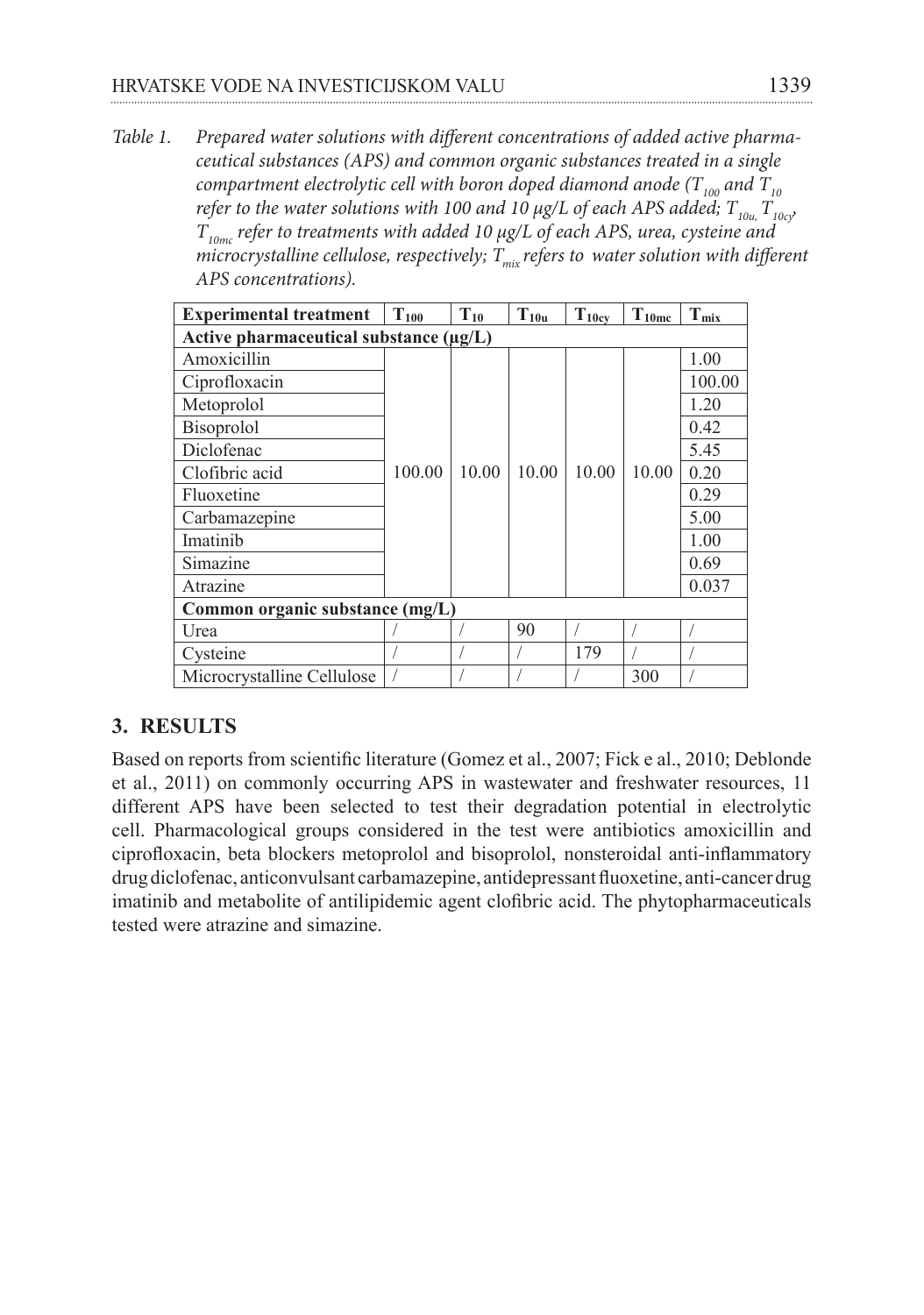

*Figure 2. Removal efficiency of active pharmaceutical substances prepared in two*  concentration mixtures (T  $_{l0}$  = 10  $\mu$ g/L and T  $_{l00}$  = 100  $\mu$ g/L of each APS diluted in drinking water) after 10 minutes of electrochemical treatment in electrolytic cell with boron doped Figure 2. Removal efficiency of active pharmaceutical substances prepared in two *diamond electrode.* 



concentration mixtures (T<sub>10</sub> = 10  $\mu$ g/L and T<sub>100</sub> = 100  $\mu$ g/L of each APS diluted in drinking water) after 60 minutes of electrochemical treatment in electrolytic cell with boron doped *drinking water) after 60 minutes of electrochemical treatment in electrolytic cell with Figure 3. Removal efficiency of active pharmaceutical substances prepared in two*  $\overline{F}$ *diamond anode.*

The removal efficiency of 11 APS diluted in two synthetic water mixture after 10 and 60 minutes of treatment in the electrolytic cell is presented in the Figures 2 and 3, respectively. The synthetic mixtures were prepared in two concentration ranges of APS, 10  $\mu$ g/L of each APS ( $T_{10}$ ) and 100  $\mu$ g/L of each APS ( $T_{100}$ ), with consequently different chemical oxygen demand (COD), 200 and 1890 mgO<sub>2</sub>/L, respectively. After 10 minutes of electrochemical treatment, four APS (amoxicillin, ciprofloxacin, imatinib, diclofenac) exhibited very high concentration reduction efficiency (> 96%) in  $T_{10}$  treatment (Figure 2). After 60 minutes of treatment, also metoprolol, bisoprolol, fluoxetine and carbamazepine  $\mu$ g/L of each APS (T<sub>10</sub>) and 100  $\mu$ g/L of each APS (T<sub>100</sub>), with consequently differ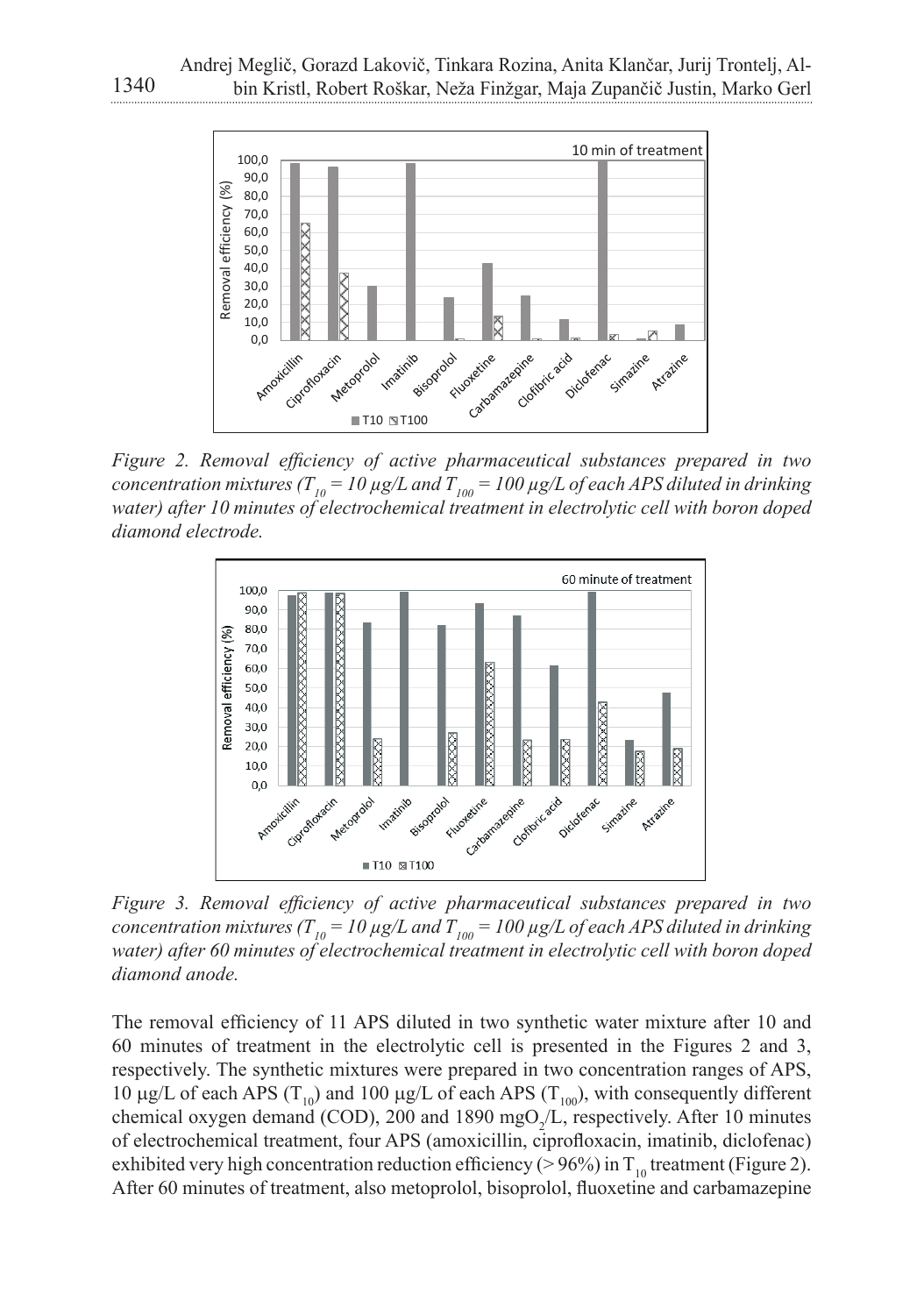exhibited more that 80% concentration reduction efficiency in  $T_{10}$  treatment (Figure 3). The reduction efficiency in  $T_{100}$  treatment was much lower; only the concentration of both antibiotics, amoxicillin and ciprofloxacin dropped in a very high percentage  $(> 98%)$  after 60 minutes of treatment (Figure 3).

The results proved that the capacity of the electrolytic cell in the given arrangement (BDD/ stainless steel electrode, 1.6 mL treatment working volume, current density 37.5 mA/cm2 ) was sufficient for the complete degradation of the APS in their inflow concentration of 10  $\mu$ g/L and COD 200 mgO<sub>2</sub>/L after 60 minutes of treatment (Figure 2). More than 60% reduction efficiency for the above listed APS was achieved already after 30 minutes of treatment (data not shown). For the higher mass loads of complex organic compounds, as it was in  $T_{100}$  treatment, with COD 1890 mgO<sub>2</sub>/L, longer exposure in the electrolytic cell would be needed or higher current densities used. It should be noted that the electric conductivity of the electrolyte (treated water in our case) was  $564 \mu S/cm$  in average, which presents a low electric conductivity of the electrolyte and hinders the production of hydroxyl radicals. In the real sewage wastewater samples, a higher electric conductivity, around 1000 µS/cm can be expected (Davis, 2010). Lower treatment efficiency of high COD inflow indicates also a need of a sufficient pre-treatment of wastewater in primary and secondary processes.

Three tested APS exhibited low concentration reduction efficiency even at low inflow concentration range  $(T_{10})$  and 60 minutes of treatment, 62% clofibric acid, 48% atrazine and 23% simazine (Figure 3). The degradation potential of clofibric acid has been studied by Sires et al. (2006), who confirmed that electrochemical oxidation with BDD can lead to 100% mineralization in aqueous solution of clofibric acid close to saturation (557 mg/L). In their experiments, this has been reached at higher applied current densities and longer treatment time (360 minutes, 100 mA/cm2 , 89 - 557 mg/L initial clofibric acid concentration) compared to our experiment. Polcaro et al. (2005) discussed the difficulties of atrazine (2-Cl-4-ethylamino-6-isopropylamino-1,3,5-triazine) and simazine (2-Cl-4,6-diamminoo-1,3,5-triazine) herbicides degradation, which degradation intermediate is chemically highly inert cyanuric acid. They improved the electrochemical degradation of herbicides on BDD anode by addition of  $H_2SO_4$  as a supporting electrolyte. In this case, persulphate ions  $(S_2O_8^2)$  emerge at the anode jointly with hydroxyl radicals. Although the persulphate ions are weaker oxidisers, they are longer-lived, diffuse to the bulk solution and provoke oxidation. Final mineralization of cyanuric acid was successful only under specific current densities and pH conditions.

The degradation potential of carbamazepine, for which relatively high removal efficiency was achieved (87%) at lower inflow concentration ranges  $(T_{10})$  and much lower (23%) at high inflow concentration ranges of APS  $(T_{100})$ , was further tested in four other water mixture combinations. The variant of  $T_{10}$  was tested with a separate addition of three common organic substances (urea  $T_{10U}$ , cysteine  $T_{10cv}$  and cellulose  $T_{10mc}$ ). The sixth treatment  $(T_{\text{mix}})$  was performed with a water mixture of APS in concentrations expected in real wastewater with five  $\mu$ g/L of carbamazepine added (Table 1). The degradation of the carbamazepine increased with exposure time to electrochemical oxidation in electrolytic cell in all tested variants (Figure 4). Lowering the overall inflow mass load of APS resulted in increased carbamazepine reduction efficiency, evident from  $T_{100}$ ,  $T_{10}$  and  $T_{\text{mix}}$  variants on the same Figure. The addition of common organic substances reduced the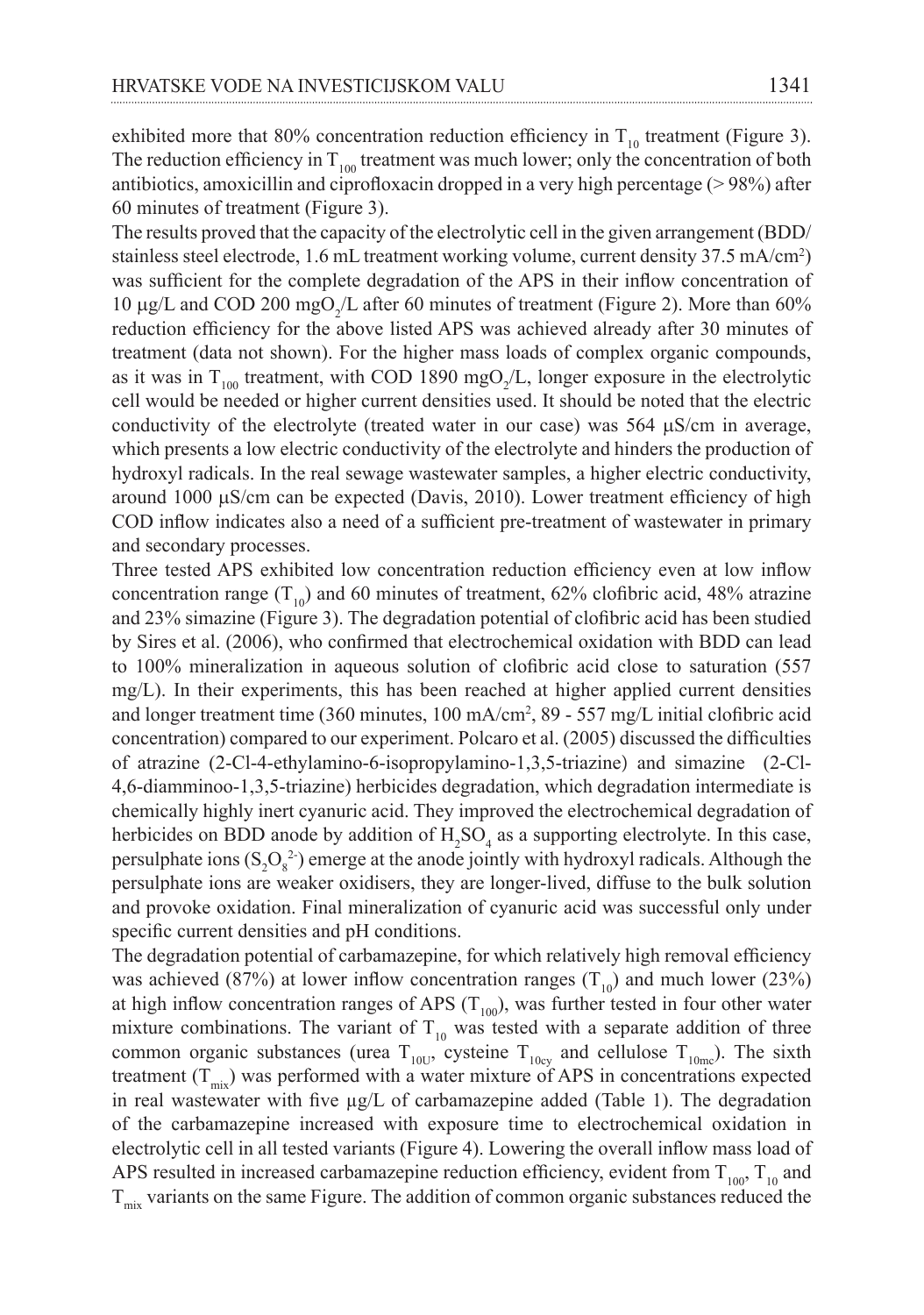removal efficiency of carbamazepine. The carbamazepine degradation was hindered the most by the addition of amino acid cysteine, where only  $26\%$  removal efficiency after 60 minutes of treatment was achieved. A lower slowdown of the carbamazepine degradation was caused by the addition of urea and microcrystalline cellulose, achieving 75% and 85% degradation efficiency after 60 minutes of treatment, respectively (Figure 4). The influence of the added common organic substances on the carbamazepine degradation can be explained by the ease of their degradability and therefore the amount of the formed oxidative groups (e.g. hydroxyl radicals) that need to be spent for their degradation (Chen, 2004). The degradation efficiency of pure water solution of the same amount of cysteine as it was in  $T_{10cy}$ , was only 14%, while the efficiency of cellulose degradation reached 70% after 60 minutes of treatment in the electrolytic cell, supporting the explanation of the above results. These results indicate again on the need of a prior overall degradability testing of the treated wastewater and achievement of a sufficient reduction of easily degradable organic matter prior to the entrance into electrolytic cell to achieve energyefficient electrochemical degradation of remained persistent organic compounds.



*Figure 4. Removal efficiency of carbamazepine in six different water mixtures with Figure 4. Removal effi ciency of carbamazepine in six different water mixtures with added added active pharmaceutical substances and common organic substances (described in active pharmaceutical substances and common organic substances (described in Table 1) Table 1) after 10 (t10), 30 (t30) and 60 (t60) minutes of electrochemical treatment in after 10 (t10), 30 (t30) and 60 (t60) minutes of electrochemical treatment in electrolytic electrolytic cell equipped with boron doped diamond electrode. cell equipped with boron doped diamond electrode.*

## **CONCLUSION**

The laboratory tests in the single compartment electrolytic cell equipped with BDD anode pharmaceuticals, which can be expected in sewage and outflows from WWT plants. Additionally, the results on degradability of two herbicides with BDD have been tested. The reduction efficiency of amoxicillin, ciprofloxacin, metoprolol, imatinib, bisoprolol, fluoxetine, carbamazepine and diclofenac was more than 80% from the water mixture with 10 µg/L of their initial concentrations, after 60 minutes of treatment and 37.5 mA/ cm<sup>2</sup> current density applied. For the further determination of the pilot plant configuration, the experiments will be dedicated to the testing of other electrode material and their the experiment and 37.5 married to the further density application of the further determination of the further and stainless steel cathode gave optimistic answers on the potential of degradability of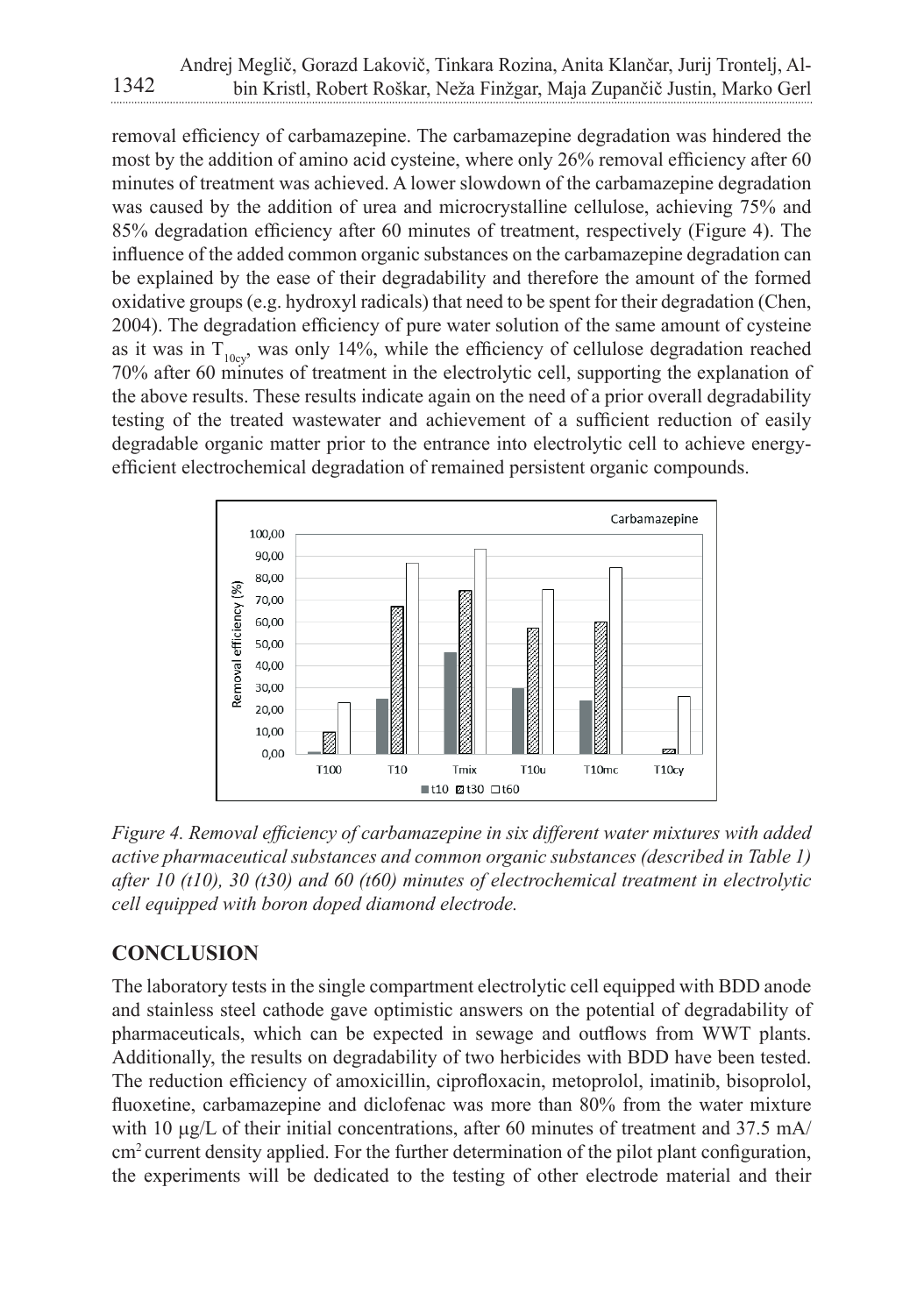placement, flow rate, power supply mode and optimisation of the current density. The level of completeness of mineralisation of APS is being followed by COD analysis and degradation metabolites are being followed by liquid chromatography with tandem mass spectrometry. Their presentation exceeds the frames of this paper.

#### **ACKNOWLEDGMENTS**

The research was performed within LIFE+ project: LIFE13 ENV/SI/466 LIFE PharmDegrade supported by financial mechanism LIFE Environment of European Commision.

#### **REFERENCES**

- [1] Bolong, N., Ismail, A. F., Salim, M. R., Matsuura, T., (2009): *A review of the effects of emerging contaminants in wastewater and options for their removal*, Desalination 239, 229-246.
- [2] Chen, G., (2004): *Electrochemical technologies in wastewater treatment*, Separation and Purification Technology 38, 11-41.
- [3] Cleuvers, M., (2003): *Aquatic ecotoxicity of pharmaceuticals including the assessment of combination effects*, Toxicol Lett, ( 142), 185-94.
- [4] Deblonde, T., Cossu-Leguille, C., Hartemann, P., (2011): *Emerging pollutants in wastewater: A review of the literature*, International Journal of Hygiene and Environmental Health 214, 442-448.
- [5] Donner, E., Kosjek, T., Qualmann, S., Kusk, K.O., Heath, E., Revitt, D.M., Ledin, A., Andersen H.R., (2013): *Ecotoxicology of carbamazepine and its UV photolysis transformation products*, Science of the Total Environment 443, 870-876.
- [6] Feng, L., van Hullebusch A.D., Rodrigo, M.A., Esposito G., Oturan, M.A., (2013): *Removal of residual anti-inflammatory and analgesic pharmaceuticals from aqueous systems by electrochemical advanced oxidation processes*, Chemcal Engineering Journal 228, 944-964.
- [7] Fick, J., Lindberg, R.H., Tysklind M., Larsson D.G.J., (2010): *Predicted critical environmental concentrations for 500 pharmaceuticals*, Regulatory Toxicology and Pharmacology 58, 516-523.
- [8] Gomez, M.J, Martinez Bueno, M.J., Lacorte, S., Fernandez-Alba, A.R., Agüera, A. (2007): *Pilot survey monitoring pharmaceuticals and related compounds in a sewage treatment plant located on the Mediterranean coast*, Chemosphere 66, 993- 1002.
- [9] Richardson, S. D., and T. A. Ternes, 2014, *Water analysis: emerging contaminants and current issues*, Anal Chem, v. 86, 2813-48.
- [10] Sirés, I., Cabot, P. L., Centellas, F., Garrido, J. A., Rodríguez, R. M., Arias, C., Brillas, E. (2006), *Electrochemical degradation of clofibric acid in water by anodic oxidation: Comparative study with platinum and boron-doped diamond electrodes*, Electrochimica Acta 52, 75-85.
- [11] Davis M.L., (2010): *Water and Wastewater Engineering. Design Princilpes and*